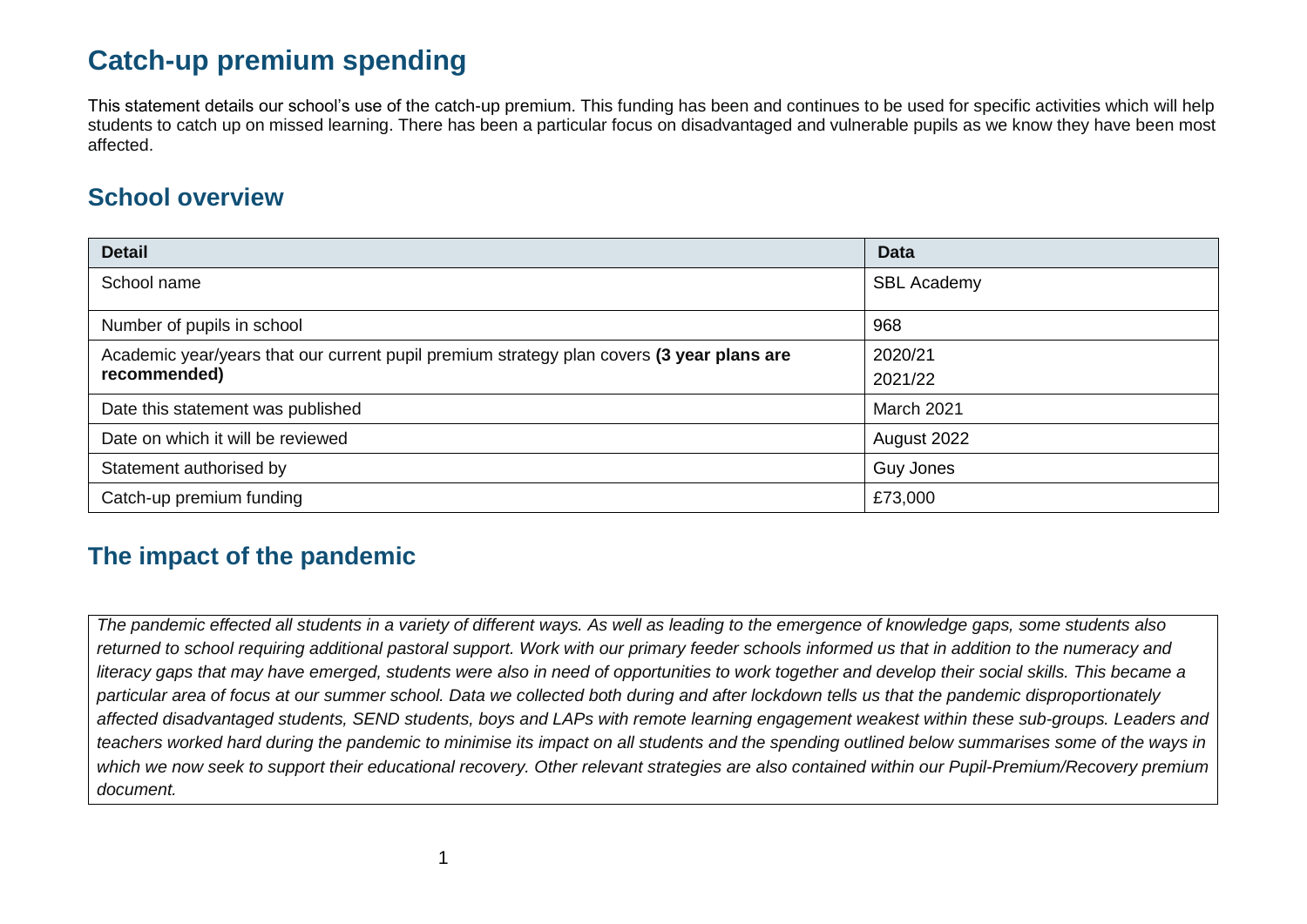## **Activity in this academic year**

| <b>Activity</b>                                        | <b>Rationale</b>                                                                                                                                  | <b>Evidence of impact</b>                                                                                             |              |                                                                            |                                                               | <b>Cost</b> |  |  |
|--------------------------------------------------------|---------------------------------------------------------------------------------------------------------------------------------------------------|-----------------------------------------------------------------------------------------------------------------------|--------------|----------------------------------------------------------------------------|---------------------------------------------------------------|-------------|--|--|
| 2020-21 actual spend                                   |                                                                                                                                                   |                                                                                                                       |              |                                                                            |                                                               |             |  |  |
| Tuition (£6,000 also spent from<br>PP budget)          | "Evidence indicates that one to one tuition<br>can be effective, delivering approximately<br>five additional months' progress on<br>average." EEF | Tutoring provider/type                                                                                                | No.<br>Stud. | % with<br>positive<br>attend.                                              | % making<br>'enhanced<br>progress'                            | £6,000      |  |  |
|                                                        |                                                                                                                                                   | Action Tutoring: Year 10 Maths<br>(after school)                                                                      | 20           | 35%                                                                        | 25%                                                           |             |  |  |
|                                                        |                                                                                                                                                   | Action Tutoring: Year 10 Eng-<br>lish (in school)                                                                     | 20           | 65%                                                                        | 45%                                                           |             |  |  |
|                                                        |                                                                                                                                                   | Action Tutoring: Year 7 Maths<br>(in school)                                                                          | 20           | 60%                                                                        | 30%                                                           |             |  |  |
|                                                        |                                                                                                                                                   | Teaching Personnel (online tu-<br>toring, Eng, Sci and Geog,<br>Years 7/8/9/10)                                       | 31           | 61%                                                                        | 23%                                                           |             |  |  |
|                                                        |                                                                                                                                                   | In-person Maths tutoring with<br>Sian Tyers (Years 8/9/10)                                                            | 36           | $Yr 8 - ?$<br>$Yr9 - ?$<br>$Yr 10 - ?$<br>Total - ?                        | Yr 8 - 20%<br>Yr 9 - 29%<br>Yr 10 - 20%<br><b>Total - 25%</b> |             |  |  |
|                                                        |                                                                                                                                                   |                                                                                                                       |              | In years 8 and 9, the gap<br>between PP and non PP<br>progress has reduced |                                                               |             |  |  |
|                                                        |                                                                                                                                                   | <b>General Mentoring</b>                                                                                              | 11           | N/A                                                                        | 63%                                                           |             |  |  |
| Easter revision sessions                               | Holiday sessions helped students in Years<br>11 and 13 catch-up in preparation for<br>internal assessments                                        | Year 11 progress 8 score of 0.56                                                                                      |              |                                                                            | £1,500                                                        |             |  |  |
| Year 11 and 10 after school revi-<br>sion              | A period 6 was implemented and a<br>programme of revision sessions put on for<br>students in Years 10 and 11.                                     | Attendance at revision sessions was extremely high and this was<br>then reflected in a set of very positive outcomes. |              |                                                                            | £0                                                            |             |  |  |
| Number of Year 8 English classes<br>increased from 7-9 | Reduced class-sizes enables teachers to<br>more successfully diagnose knowledge<br>gaps that had emerged during lockdown                          | Positive impact seen through quality assurance activities                                                             |              |                                                                            |                                                               | £5,000      |  |  |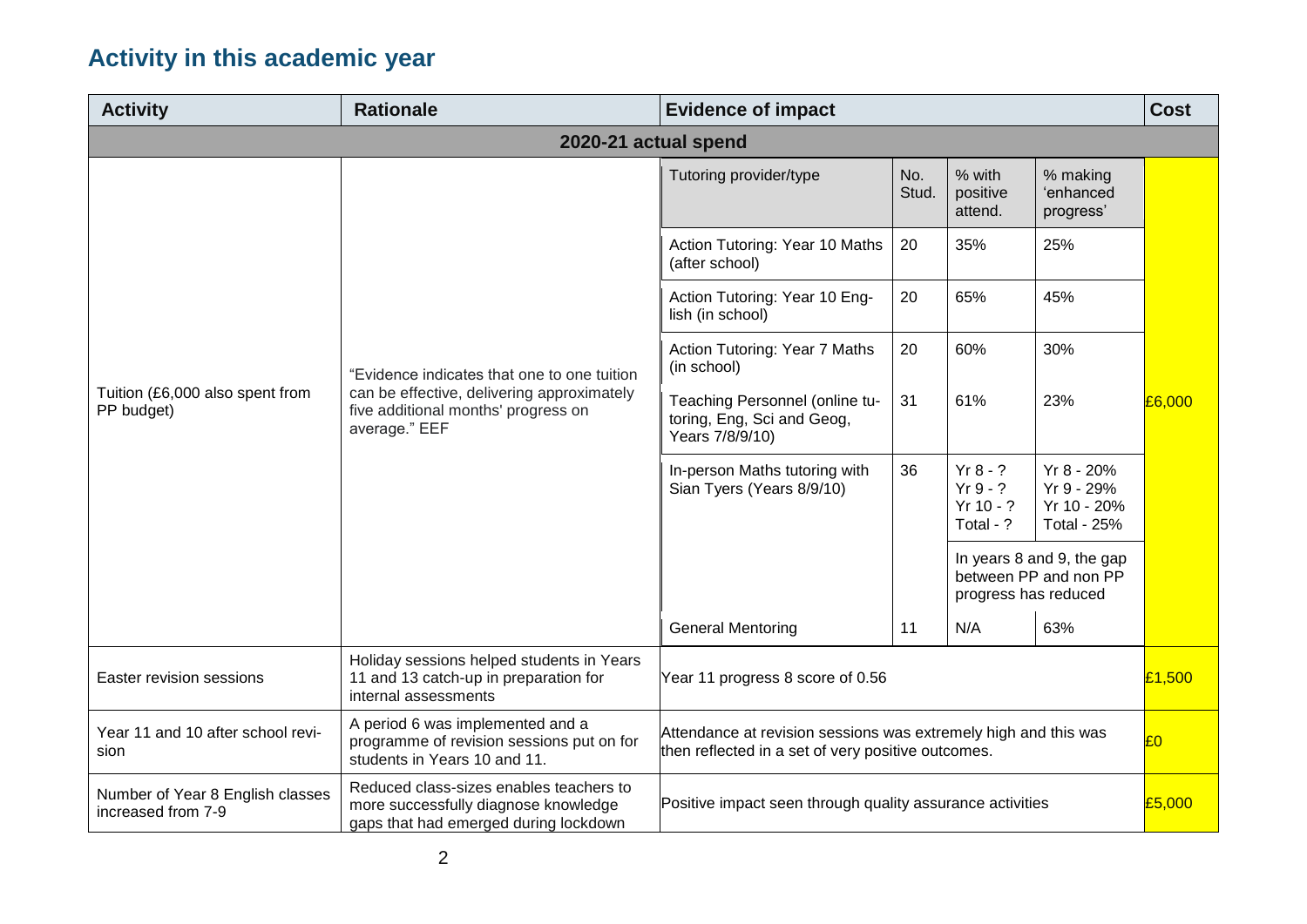|                                                           | and adapt sequences of lessons<br>accordingly.                                                                                                                                                           |                                                                                                                                                                                                                                                                                                                                                                                                                                                                                      |        |
|-----------------------------------------------------------|----------------------------------------------------------------------------------------------------------------------------------------------------------------------------------------------------------|--------------------------------------------------------------------------------------------------------------------------------------------------------------------------------------------------------------------------------------------------------------------------------------------------------------------------------------------------------------------------------------------------------------------------------------------------------------------------------------|--------|
| Feedback stickers                                         | A diagnostic approach of low-stake<br>assessment and re-teach is an important<br>part of our strategy to support students<br>with their educational recovery.                                            | Positive feedback from the Futura Learning Partnership Raising<br>Attainment Visit on the 20 <sup>th</sup> of April                                                                                                                                                                                                                                                                                                                                                                  | £2,000 |
| Splicecom iPCS                                            | Teachers and support staff able to contact<br>families during lockdown.                                                                                                                                  | This application proved to be invaluable during lockdown                                                                                                                                                                                                                                                                                                                                                                                                                             | £1,000 |
| Chromebooks                                               | Devices used to supplement those that<br>were received form the DfE.                                                                                                                                     | 150 devices were loaned out during lockdown enabling students to<br>fully engage with remote learning.                                                                                                                                                                                                                                                                                                                                                                               | £4,000 |
| Digital library e-platform                                | Enabled students to continue loaning<br>library books during lockdown                                                                                                                                    | Students in years 7 and 8 used the e-library to access books suitable<br>for our AR reading programme and students in other year groups<br>continued borrowing books to read for pleasure. We had really<br>positive feedback on this service and had 481book loans in the year<br>from June 2020 to May 2021. We have 149 "active patrons" using the<br>service.                                                                                                                    | £1,000 |
| Mobile library trolley                                    | Enabled the library to continue operating<br>following the return to school by allowing<br>books to be transported between bubble<br>areas.                                                              | The trolley was used for lunchtime "pop-up" libraries which was very<br>popular with year 7 students (taken to over twelve different classes<br>every week). We loaned 1,513 books between March 2021 and the<br>end of term in July 2021, despite the physical Ibrary being "closed".                                                                                                                                                                                               | £290   |
| Lower ability books                                       | We believe that removing literacy as a<br>barrier to learning will accelerate progress<br>better enable students to catch-up.                                                                            | The lower ability book collection was previously too small to allow<br>much choice for students at that level and now we have a really great<br>collection which will mean lower ability students can choose from a<br>range of topics and types of book. This will help with enthusiasm<br>levels and also prevent them feeling that they have no choice. We<br>purchased over 600 library books with this money.                                                                   | £2,644 |
| Lower ability books labels (AR)                           |                                                                                                                                                                                                          | The labels are important for linking with our Accelerated Reader<br>programme.                                                                                                                                                                                                                                                                                                                                                                                                       | £196   |
| Flux mentoring                                            | Some students found the return to school<br>challenging and additional funding was<br>spent on behaviour mentoring.                                                                                      | Reduction in FTEs, PEXs and students hitting behaviour stages.                                                                                                                                                                                                                                                                                                                                                                                                                       | £4,000 |
| Low stakes quizzing apps<br>(Tassomai, Kerboodle, Seneca) | Low-stakes quizzing apps enable<br>curriculum teams to focus on the specific<br>knowledge gaps that students have. They<br>can be used within lessons or to set<br>additional targeted independent work. | Tassomai: 40/113 year 10 students have been active on the app<br>$(35%)$ .<br>Kerboodle: Signifiant useage of resources and quizzes in science<br>lessons. Activities can be targeted at the specific knowledge gaps that $\begin{bmatrix} 1 & 1 \\ 2 & 3 \end{bmatrix}$<br>students have.<br>Seneca: 60% of the Year 10 and 11 students engaged with the appli-<br>cation In English. On average, 88 students completed each of six<br>weekly tasks (approximately 27% of students. |        |